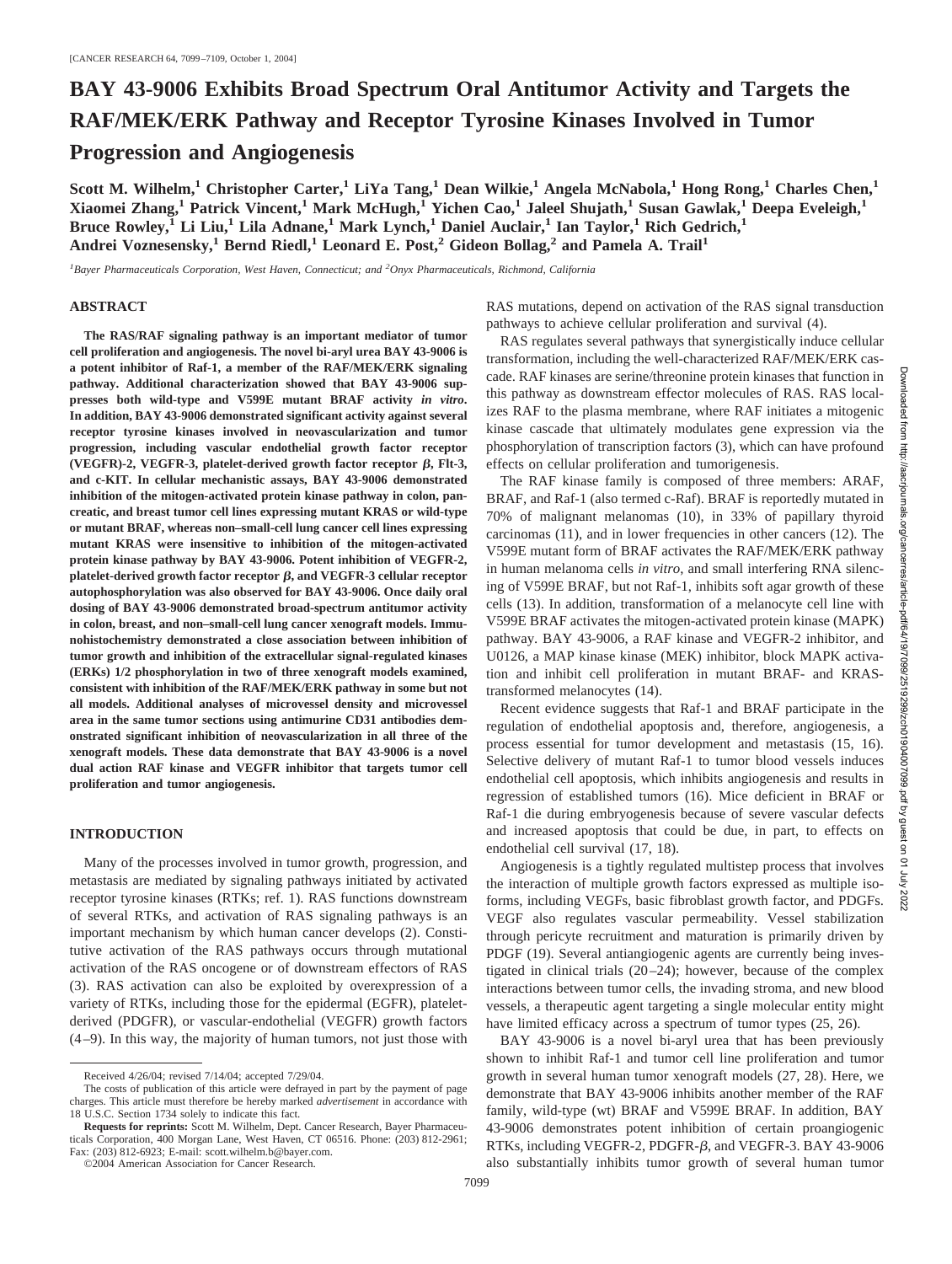xenograft models, even in the absence of MAPK pathway inhibition. Taken together, these data suggest that BAY 43-9006 functions as a novel dual action RAF kinase and VEGFR inhibitor targeting both the RAF/MEK/ERK pathway and RTKs that promote tumor angiogenesis.

## **MATERIALS AND METHODS**

#### **Preparation of BAY 43-9006**

The chemical name of BAY 43-9006 is *N*-(3-trifluoromethyl-4-chlorophenyl)- *N'*-(4-(2-methylcarbamoyl pyridin-4-yl)oxyphenyl)urea, and the structural formula is shown in Table 1. For *in vitro* experiments, BAY 43-9006 was dissolved in DMSO. For *in vivo* experiments, BAY 43-9006 was dissolved in Cremophor EL/ethanol (50:50; Sigma Cremophor EL, 95% ethyl alcohol) at 4-fold ( $4\times$ ) of the highest dose, foil wrapped, and stored at room temperature. This  $4\times$  stock solution was prepared fresh every 3 days. Final dosing solutions were prepared on the day of use by dilution of the stock solution to  $1\times$  with water. Lower doses were prepared by dilution of the  $1 \times$  solution with Cremophor EL/ethanol/water (12.5: 12.5:75).

#### **Biochemical Assays**

*In vitro* **Assays with Recombinant Raf-1 (Residues 305–648), BRAF (Residues 409–765), V599E BRAF (Residues 409–765), MEK-1, and Extracellular Signal-Regulated Kinase (ERK)-1.** COOH-terminal kinase domains of Raf-1 (residues 305–648) and BRAF (residues 409–765) were generated by PCR. The BRAF (residues 409–765) V599E mutation was introduced using the QuikChange Site-directed Mutagenesis kit (Stratagene,

| Table 1 BAY 43-9006 inhibits the RAF/MEK/ERK pathway and receptor tyrosine |
|----------------------------------------------------------------------------|
| kinases involved in tumor angiogenesis                                     |



|                                                                   | $IC_{50}$<br>$(mmol/L) \pm SD(n)^*$ |
|-------------------------------------------------------------------|-------------------------------------|
| Biochemical assay†                                                |                                     |
| Raf-1 <sup>t</sup>                                                | $6 \pm 3(7)$                        |
| BRAF wild-type§                                                   | $22 \pm 6(7)$                       |
| V599E BRAF mutant¶                                                | $38 \pm 9(4)$                       |
| VEGFR-2                                                           | $90 \pm 15(4)$                      |
| $mVEGFR-2$ (flk-1)                                                | $15 \pm 6(4)$                       |
| mVEGR-3                                                           | $20 \pm 6(3)$                       |
| $mPDGFR-\beta$                                                    | $57 \pm 20(5)$                      |
| $F1t-3$                                                           | $58 \pm 20(3)$                      |
| $c$ -KIT                                                          | $68 \pm 21(3)$                      |
| FGFR-1                                                            | $580 \pm 100(3)$                    |
| ERK-1, MEK-1, EGFR, HER-2, IGFR-1, c-met, PKB,                    | >10,000                             |
| PKA, cdk1/cyclinB, PKCα, PKCγ, pim-1                              |                                     |
| Cellular mechanism                                                |                                     |
| MDA MB 231 MEK phosphorylation (human breast)                     | $40 \pm 20(2)$                      |
| MDA MB 231 ERK 1/2 phosphorylation (human breast)                 | $90 \pm 26(7)$                      |
| BxPC-3 ERK 1/2 phosphorylation (human pancreatic)                 | $1.200** \pm 165(2)$                |
| LOX ERK 1/2 phosphorylation (human melanoma)                      | $880** \pm 90(2)$                   |
| VEGFR-2 phosphorylation (human, NIH 3T3 cells)                    | $30 \pm 21(3)$                      |
| VEGF-ERK 1/2 phosphorylation (human, HUVEC)                       | $60***\pm26(2)$                     |
| PDGFR-β phosphorylation (human HAoSMC)                            | $80 \pm 40(3)$                      |
| mVEGFR-3 phosphorylation (mouse, HEK-293 cells)                   | $100 \pm 80$ (2)                    |
| Flt-3 phosphorylation (human ITD, HEK-293 cells)                  | $20 \pm 10(2)$                      |
| Cellular proliferation                                            |                                     |
| MDA MB 231 (10% FCS)                                              | $2,600 \pm 810(3)$                  |
| PDGF-BB HAoSMC (0.1% BSA)                                         | $280 \pm 140(5)$                    |
| * IC <sub>50</sub> mean $\pm$ SD; ( <i>n</i> = number of trials). |                                     |

† Kinase assay were carried out as described in Materials and Methods at ATP concentrations at or below  $K_m$  (1 to 10  $\mu$ mol/L).

‡ Lck activated NH2-terminal–truncated Raf-1.

§ NH<sub>2</sub>-terminal–truncated BRAF (wild-type).

¶ NH2-terminal V599E-truncated BRAF (mutant).

 Cellular mechanism assays (RTK autophosphorylation and RAF/MEK/ERK pathway) were performed in 0.1% BSA using phospho-specific antibodies or 4G10 for VEGFR-3 as described in Materials and Methods.

\*\* Activated phospho-ERK 1/2 was quantitated with phospho-ERK 1/2 immunoassay (Bio-Plex; Bio-Rad, Inc.).

La Jolla, CA) according to the manufacturer's protocol. Recombinant baculoviruses expressing Raf-1 (residues 305–648), BRAF (residues 409–765), and V599E BRAF (residues 409–765) were purified as fusion proteins as described previously (29). Full-length human MEK-1 was generated by PCR and purified as a fusion protein from *Escherichia coli* lysates (30).

To test compound inhibition against various RAF kinase isoforms, BAY 43-9006 was added to a mixture of Raf-1 (80 ng), wt BRAF, or V599E BRAF (80 ng) with MEK-1 (1  $\mu$ g) in assay buffer [20 mmol/L Tris (pH 8.2), 100 mmol/L NaCl, 5 mmol/L MgCl<sub>2</sub>, and 0.15%  $\beta$ -mercaptoethanol] at a final concentration of 1% DMSO. The RAF kinase assay (final volume of 50  $\mu$ L) was initiated by adding 25  $\mu$ L of 10  $\mu$ mol/L  $\gamma$ -[<sup>33</sup>P]ATP (400 Ci/mol) and incubated at 32°C for 25 minutes. Phosphorylated MEK-1 was harvested by filtration onto a phosphocellulose mat, and 1% phosphoric acid was used to wash away unbound radioactivity. After drying by microwave heating, a  $\beta$ -plate counter was used to quantify filter-bound radioactivity. Activated MEK-1 and ERK-1 were purchased from Upstate Biotechnology (UBI, Waltham, MA) and assayed according to manufacturer's instructions.

*In vitro* **Assays for Murine (m)VEGFR-2 (flk-1), mVEGFR-3, mPDGFR-, Flt-3, c-KIT, EGFR, HER2, c-MET, c-yes, FGFR-1, and IGFR-1.** mVEGFR-2 (flk-1; residues 785-1367), human VEGFR-2 (KDR) kinase domain, mPDGFR- $\beta$  (residues 560-1098), mVEGFR-3 (residues 818-1363), EGFR (residues 669-1210), HER2/neu (residues 691-1255), and FGFR-1 (residues 398–882) were expressed and purified from Sf9 lysates as described previously (29, 31). Flt-3, c-KIT, insulin growth factor receptor (IGFR)-1, VEGFR-2, c-MET, and cdk-1/cyclin B were purchased from Proqinase (Freiburg, Germany). Activated protein kinase (PK)B, PKA, LCK, and c-yes were purchased from Calbiochem, Inc. (San Diego, CA) and assayed according to the manufacturer's instructions. BAY 43-9006 was assayed against recombinant pim-1 at Proqinase and  $PKC\alpha$  and  $PKC\gamma$  at Pan Labs (Bothell, WA).

Time-resolved fluorescence energy transfer assays for mVEGFR-2 (flk-1), mVEGFR-3, mPDGFR-β, Flt-3, c-KIT, EGFR, HER2, c-MET, c-yes, LCK, and IGFR-1 were performed in 96-well opaque plates in the time-resolved fluorescence energy transfer format. Final reaction conditions were as follows: 1 to 10  $\mu$ mol/L ATP, 25 nmol/L poly GT-biotin, 2 nmol/L Europium-labeled phospho (p)-Tyr antibody (PY20; Perkin-Elmer, Wellesley, MA), 10 nmol/L APC (Perkin-Elmer), 1 to 7 nmol/L cytoplasmic kinase domain in final concentrations of 1% DMSO, 50 mmol/L HEPES (pH 7.5), 10 mmol/L  $MgCl<sub>2</sub>$ , 0.1 mmol/L EDTA, 0.015% Brij-35, 0.1 mg/mL BSA, and 0.1%  $\beta$ -mercaptoethanol. Reactions volumes were 100  $\mu$ L and were initiated by addition of enzyme. Plates were read at both 615 and 665 nmol/L on a Perkin-Elmer Victor V Multilabel counter at  $\sim$  1.5 to 2.0 hours after reaction initiation. Signal was calculated as a ratio: (665 nm/615 nmol/L)  $\times$  10,000 for each well. Signal to noise was generally 4 to 8-fold in each assay.

For  $IC_{50}$  generation, compounds were added before the enzyme initiation. A 50-fold stock plate was made with compounds serially diluted 1:3 in a 50% DMSO/50% distilled water solution. Final compound concentrations ranged from 10  $\mu$ mol/L to 4.56 nmol/L in 1% DMSO. The data were expressed as percent inhibition  $= 100 -$  [(signal with inhibitor  $-$  background)/(signal without inhibitor  $-$  background)]  $\times$  100.

## **Cellular Mechanistic Assays**

**Tumor Cell Lines and Reagents.** The MDA-MB-231 human mammary adenocarcinoma cell line was obtained from the National Cancer Institute. These cells were maintained in DMEM (Invitrogen, Inc., Carlsbad, CA), supplemented with 1% L-glutamine (Invitrogen, Inc.), 1% HEPES buffer (Invitrogen, Inc.), and 10% heat-inactivated fetal bovine serum. The Colo-205, HT-29, and DLD-1 human colon carcinomas and the NCI-H460 and A549 human non–small-cell lung cancer (NSCLC) carcinoma lines were obtained from and propogated as recommended by the American Type Tissue Culture Collection Repository (Manassas, VA).

**Cellular MEK 1/2, ERK 1/2, and PKB Activation and Bio-Plex pERK Immunoassay.** Tumor cell lines were plated at  $2 \times 10^5$  cells per well in 12-well tissue culture plates in DMEM growth media (10% heat-inactivated FCS) overnight. Cells were washed once with serum-free media and incubated in DMEM supplemented with 0.1% fatty acid-free BSA (Sigma, St. Louis, MO) containing various concentrations of BAY 43-9006 in 0.1% DMSO for 120 minutes to measure changes in basal pMEK 1/2, pERK 1/2, or pPKB. **Downlos**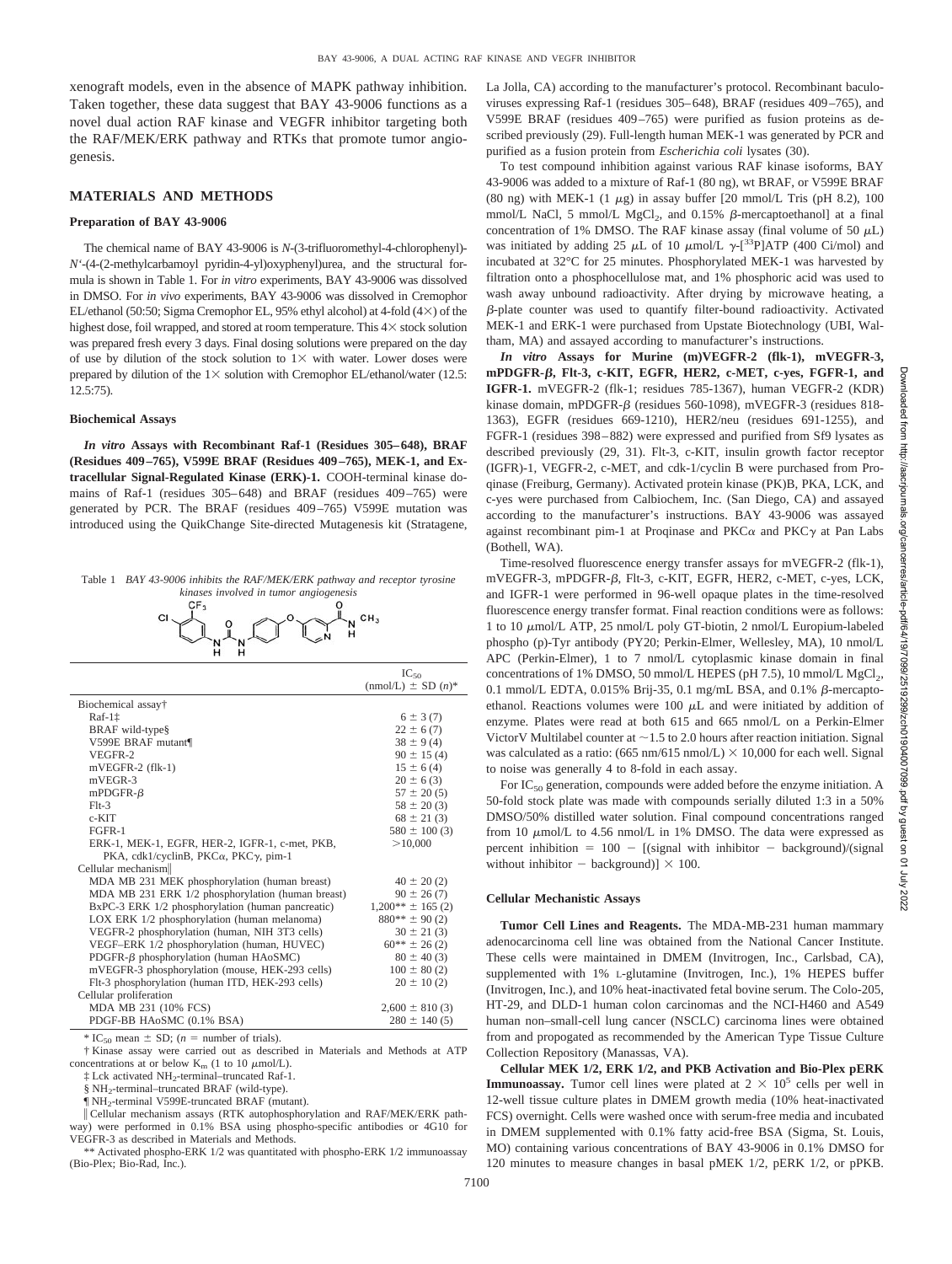Cells were washed with cold PBS (PBS containing 0.1 mmol/L vanadate) and lysed in a 1% (v/v) Triton X-100 solution containing protease inhibitors. Lysates were clarified by centrifugation, subjected to SDS-PAGE, transferred to nitrocellulose membranes, blocked in TBS-BSA, and probed with antipMEK 1/2 (Ser<sup>217</sup>/Ser<sup>221</sup>; 1:1000), anti-MEK 1/2, anti-pERK 1/2 (Thr<sup>202</sup>/ Tyr<sup>204</sup>; 1:1000), anti-ERK 1/2, anti-pPKB (Ser<sup>473</sup>; 1:1000), or anti-PKB primary antibodies (Cell Signaling Technology, Beverly, MA). Blots were developed with horseradish peroxidase (HRP)-conjugated secondary antibodies and developed with Amersham ECL reagent on Amersham Hyperfilm.

A 96-well pERK immunoassay, using the laser flow cytometry (Bio-Rad, Hercules, CA) platform, was developed to measure BAY 43-9006–mediated inhibition of basal pERK 1/2 in tumor cell lines. MDA-MB-231, LOX, and BxPC-3 cells were plated at 50,000 cells per well. One day after plating, tumor cells in DMEM with 0.1% fatty acid-free BSA were incubated for 2 hours with BAY compounds diluted to a final concentration of  $3 \mu$ mol/L to 12 nmol/L in 0.1% DMSO. Cells were incubated washed, lysed, and directly transferred to assay plate or frozen at  $-80^{\circ}\text{C}$  until processed. Tumor cell lysates were incubated with  $\sim$ 2000 of 5- $\mu$ m Bio-Plex beads conjugated with an anti-ERK 1/2 antibody. The next day, biotinylated pERK 1/2 sandwich immunoassay was performed, beads were washed three times during each incubation, and phycoerythrin-streptavidin was used as a develop reagent. The relative fluorescence units of pERK 1/2 were detected by counting 25 beads with Bio-Plex flow cell (probe) at high sensitivity. The  $IC_{50}$  was calculated by taking untreated cells as maximum and no cells (beads only) as background using an Excel spreadsheet-based program.

**VEGFR-2 Autophosphorylation and MAPK Phosphorylation in Human Umbilical Vascular Endothelial Cells (HUVECs) and NIH 3T3 VEGFR-2–Transfected Cells.** Subconfluent HUVECs (ATCC or Cambrex) were cultured in growth factor deprived culture medium for 24 hours. Cells were serum starved by replacing media with basal media (EBM-2) containing 0.2% BSA for 1 hour. BAY 43-9006 was added to the cells with serum-free media for 1 hour followed by  $VEGF<sub>165</sub>$  treatment (final concentration of 30 ng/mL) for 10 minutes.

NIH 3T3 cells transfected with VEGFR-2 were obtained from Dr. Masabumi Shibuya (Institute of Medical Science, University of Tokyo, Tokyo, Japan) and plated at  $1 \times 10^6$  cells/well in 6-well tissue culture plates in DMEM, 10% fetal bovine serum, and 1.5 mg/mL G418. After 6 hours, culture medium was changed to 2 mL per well of 0.2% BSA/DMEM and incubated for 14 hours. Cells were preincubated with compound added in 0.1% BSA/PBS for 30 minutes followed by stimulation with 30 ng/mL VEGF $_{165}$  for 10 minutes. Cells were washed and lysed with buffer containing 0.3% Triton X-100 and protease inhibitors (Complete Protease Inhibitor Tablets). Twelve  $\mu$ g of protein from control and treated cell lysates were electrophoresed under reducing conditions and transferred onto nitrocellulose membranes. Blots were probed with anti-pVEGFR-2 (pTyr-1054 and pY1059) antibodies (PC460; Biosource, Inc., Camarillo, CA) or anti-VEGFR-2 antibody (sc-315; Santa Cruz Biotechnology, Santa Cruz, CA). Blots were developed with HRP-conjugated secondary antibodies and developed with Amersham ECL reagent on Amersham Hyperfilm.

To monitor the effects of BAY 43-9006 on VEGF and basic fibroblast growth factor-dependent MAPK activation, exponentially growing human endothelial cells (HUVECs; Cambrex, East Rutherford, NJ) were seeded at 25,000 cells per well in 96-well plates in growth medium with (EBM-2 MV; Cambrex) and incubated at  $37^{\circ}$ C in 5% CO<sub>2</sub>. Sixteen hours after plating, the cells were changed to serum-free RPMI 1640 containing 0.1% fatty acid-free BSA, and cells were preincubated at different concentrations of BAY43-9006. Cells were stimulated for 10 minutes with 50 ng/mL of either VEGF or basic fibroblast growth factor and processed for as described above for Bio-Plex pERK 1/2 immunoassay from tumor cell lysates.

PDGFR- $\beta$  Autophosphorylation and Cell Proliferation in Human Aor**tic Smooth Muscle Cells (HAoSMCs).** A total of  $1 \times 10^5$  HAoSMCs (P3-P6; Clonetics) were plated in 12-well cluster plates in 1 mL volume per well of SGM-2 (Clonetics). Cells were rinsed the next day with D-PBS (Life Technologies, Inc.), then serum starved in 500  $\mu$ L of smooth muscle cell basal media (Clonetics) with 0.1% BSA (Sigma) overnight. Diluted compounds ranged from 10  $\mu$ mol/L to 1 nmol/L in 0.1% DMSO. Media was removed, and 100  $\mu$ L of each dilution were added to cells for 1 hour at 37°C. Cells were then stimulated with 10 ng/mL PDGF BB ligand (Leinco) for 7 minutes at 37°C. The media was decanted and 150  $\mu$ L of isotonic 25 mmol/L bicine pH 7.6 lysis

buffer (M-PER from Pierce) with protease inhibitor tablet (Complete; EDTAfree), and 0.2 mmol/L Na vanadate were added. Cells were lysed, and 15  $\mu$ L of agarose-conjugated anti-PDGFR- $\beta$  antibody (sc-339; Santa Cruz Biotechnology) were added. Next day, beads were rinsed, boiled in  $1 \times$  LDS sample buffer, run on 3 to 8% gradient Tris-Acetate gels (Invitrogen), and transferred onto nitrocellulose. Membranes were probed with anti-pPDGFR- $\beta$  (Tyr<sup>857</sup>) antibody (sc-12907; Santa Cruz Biotechnology) and then the secondary goat antirabbit HRP IgG (Amersham). Positive bands were visualized using enhanced chemiluminescence. Subsequently, membranes were stripped and reprobed with SC-339 (Santa Cruz Biotechnology) for total PDGFR- $\beta$ .

The PDGF-dependent bromodeoxyuridine incorporation assay measures the ability of compounds to inhibit the induction of DNA synthesis by PDGF in serum-starved HAoSMCs. For the assay, HAoSMCs  $(4 \times 10^3/\text{well})$  were plated in complete SMBM media in 96-well tissue culture plates, incubated overnight, and then serum starved for 16 hours in SMBM containing 0.1% BSA (SF-SMBM). Fresh SF-SMBM was then added to the cells. Dilutions of BAY 43-9006 in SF-SMBM were added in a dose range from  $10 \mu \text{mol/L}$  to 4.57 nmol/L 1 hour before the addition of 10 ng/mL PDGF-BB. Cells were incubated for 24 hours and processed using the BrdUrd ELISA kit from Amersham.

**mVEGFR-3 and Human Flt-3 (ITD) Receptor Autophosphorylation Assays.** The human embryonic kidney (HEK-293)-Flt-3 (ITD) cells (CRL-1573; American Type Cell Culture) were plated at 2.5 to  $5 \times 10^5$  cells/well in 6-well plates (RPMI  $+10\%$  FBS). The following day, cells were treated with inhibitors (3  $\mu$ mol/L to 10 nmol/L) for 2 hours in serum-free RPMI media. Cells were lysed, and 10  $\mu$ g of proteins per lane were loaded on 3 to 8% Tris-Acetate NuPAGE gels (Invitrogen). Gels were transferred to nitrocellulose membranes, blocked, probed with anti-pFlt-3 monoclonal antibody (3466; Cell Signaling), washed, and probed with secondary HRP-conjugated antimouse IgG (Amersham). Membranes were washed, developed with ECL Western blot detection reagent (Amersham), and exposed on Hyperfilm ECL film (Amersham). For total Flt-3 quantification, membranes were stripped with RESTORE buffer (Pierce) and blotted as described above using anti-Flt-3 polyclonal antibodies (sc-479; Santa Cruz Biotechnology) and HRPconjugated antirabbit IgG (Amersham).

For mVEGFR-3 studies, HEK-293 cells were transiently transfected with pcDNA3.1 vector (Invitrogen) containing a full-length cDNA of murine VEGFR3. Two days after transfection, cells were exposed to test compounds (3  $\mu$ mol/L to 10 nmol/L in 0.1% DMSO) for 30 minutes at 37°C. Cells were washed, lysed in Triton-lysis buffer, pelleted, and  $10 \mu g$  of total protein were loaded on 3 to 8% Tris-Acetate NuPAGE gels (Invitrogen). Gels were transferred to nitrocellulose membranes, which were probed with anti-mVEGFR-3 (ADI) or anti-p-mVEGFR-3 (4G10; Upstate Biotechnology) antibodies and secondary HRP-conjugated antimouse or antirabbit IgG, respectively (Amersham).

#### **Tumor Cell Proliferation**

Tumor cells were trypsinized and plated in 96-well plates at 3000 cells per well in complete media with 10% FCS. Cells were incubated overnight at 37°C, and the next day, compounds were added in complete growth media over a final concentration range of 10  $\mu$ mol/L to 10 nmol/L in 0.1% DMSO. Cells were incubated with test compounds for 72 hours at 37°C in complete growth media, and cell number was quantitated using the Cell TiterGlo ATP Luminescent assay kit (Promega). This assay measures the number of viable cells per well by measurement of luminescent signal based on amount of cellular ATP.

#### **Tumor Xenograft Experiments**

Female NCr-*nu/nu* mice (Taconic Farms, Germantown, NY) were used for all studies. The mice were housed and maintained in accordance with Bayer Institutional Animal Care and Use Committee and state and federal guidelines for the humane treatment and care of laboratory animals and received food and water *ad libitum*.

Tumors for all but the DLD-1 model were generated by harvesting cells from mid-log phase cultures using Trypsin-EDTA (Invitrogen, Inc.). Three to five million cells were injected s.c. into the right flank of each mouse. DLD-1 tumors were established and maintained as a serial *in vivo* passage of s.c. fragments  $(3 \times 3$  mm) implanted in the flank using a 12-gauge trocar. A new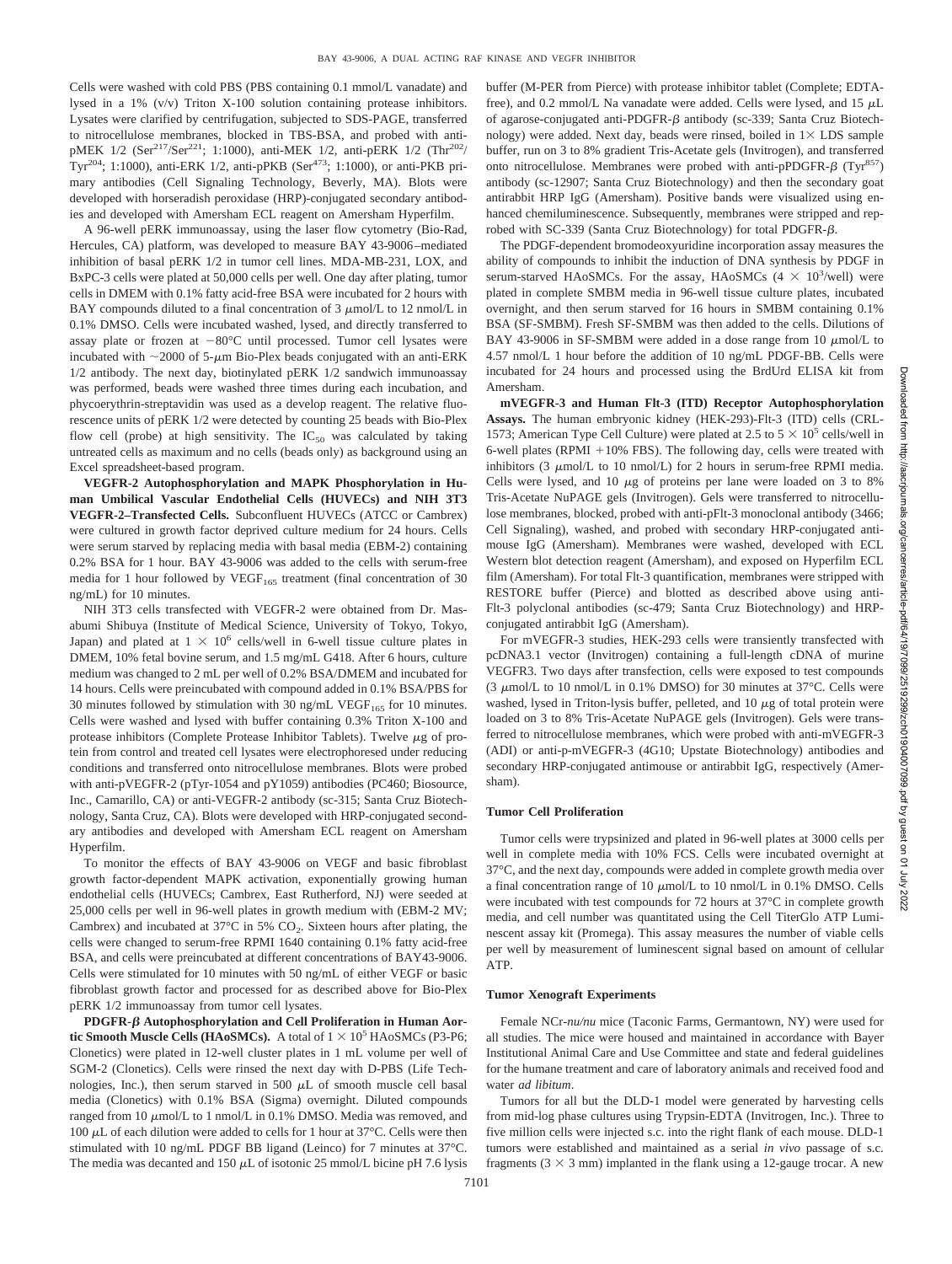generation of the passage was initiated every three weeks, and studies were conducted between generations 3 and 12 of this line.

Treatment was initiated when tumors in all mice in each experiment ranged in size from 75 to 144 mg for antitumor efficacy studies and from 100 to 250 mg for studies of microvessel density and ERK phosphorylation. All treatment was administered orally once daily for the duration indicated in each experiment. Tumor weight was calculated using the equation length  $\times$  (width)<sup>2</sup>)/2. Treatments producing 20% lethality and/or 20% net body weight loss were considered toxic.

#### **Detection of Tumor Microvessels and Activated ERK 1/2**

Immunostaining of paraffin sections of tumors with murine anti-CD31 antibodies was performed on the Dako Autostainer, model LV (DakoCytomation). Sections were deparaffinized and hydrated, and endogenous peroxidase activity was blocked with  $3\%$  H<sub>2</sub>O<sub>2</sub>. Antigen retrieval was performed using Dako Target Retrieval Solution (S1699, DakoCytomation). Sections were blocked with an avidin/biotin block (Vector Laboratories) and rabbit serum. Immunostaining was performed using a goat Vectastain ABC elite kit (Vector Laboratories) and 3,3-diaminobenzidine as the chromagen (DakoCytomation), according to the manufacturer's protocol with the following modifications: (*a*)  $2 \times 30$ -minute incubations were performed with primary antibody; and (*b*) after incubation with the secondary antibody, the slides were rinsed in buffer, distilled water, and then buffer again. Sections were incubated with anti-CD31 antibodies [PECAM-1 (M-20) SC-1506 goat polyclonal; Santa Cruz Biotechnology] diluted 1:750 in Dako Antibody Diluent (DakoCytomation, Carpinteria, CA) or goat IgG (1:750; Jackson ImmunoResearch Labora-

Δ

tories, Inc., West Grove, PA) as a negative control. Sections were counterstained with Mayer's hematoxylin for 1 minute and washed with water.

Immunohisotchemical localization of activated ERK 1/2 was determined from paraffin sections. Sections were then placed in heated (95°C) 0.1M citrate buffer (pH 6.0) for 35 min, brought to RT for 30 min, and then blocked with 1.5%  $H<sub>2</sub>O<sub>2</sub>$ . Sections were stained using primary pERK 1/2. antibody (phospho-p44/42 Cell Signaling) diluted 1:100 with Dako Antibody Diluent. Staining was performed using the Envision Plus HRP (3,3 diaminobenzidine) System from Dako (4011) according to the manufacturer's protocol. The slides were counterstained with Mayer's hematoxylin for 1 min and washed with water.

#### **Quantification of Microvessels**

Histologic slides were blind-coded during the assessment. The tissue sections were viewed at  $\times 100$  magnification ( $\times 10$  objective lens and  $\times 10$ ocular lens; 0.644 mm<sup>2</sup> per field). Tissue image was captured with a digital camera (Diagnostic Instruments, Inc., Sterling Heights, MI). Four fields per section were randomly analyzed, excluding peripheral surrounding connective tissues and central necrotic tissues. Total tissue area analyzed in each section was 2.576 mm<sup>2</sup>.

Area and number of CD31 positive objects were quantified using the software ImagePro Plus version 3.0 (Media Cybernetics, Silver Spring, MD). Percentage of microvessel area (MVA, %) in each field was calculated as [(area of CD31 positive objects/measured tissue area)  $\times$  100%]. Microvessel density (MVD, number/mm<sup>2</sup>) in each field was calculated as (number of CD31-positive objects/ 0.644 mm<sup>2</sup>). Mean values of MVA and MVD in each group were calculated from

Fig. 1. BAY 43-9006 inhibits activation of the RAF/MEK/ERK pathway in most but not all human tumor cell lines. *A.* MDA-MB-231 cells were incubated with various concentrations of BAY 43-9006 or DMSO. Cell lysates were subjected to Western blot analysis for phosphorylated (p) and total (T) MEK 1/2 (*top box*), ERK 1/2 (*middle box*), and PKB (*bottom box*). Changes in total MEK 1/2, ERK 1/2 levels, or PKB were not observed. The MEK inhibitor U0126  $(10 \mu \text{mol/L})$  was used in all Western blot experiments as a control for detecting RAF/MEK/ERK pathway inhibition (*Lane 1:* MEK-1). *B*. Subconfluent human tumor cells were incubated with BAY 43-9006 for 2 hours, lysed, and processed for Western blotting. Activated ERK 1/2 was detected with anti-pERK antibodies. Changes in total ERK 1/2 levels were not observed. U0126 was used at 10  $\mu$ mol/L (*Lane 1:* MEK-1).

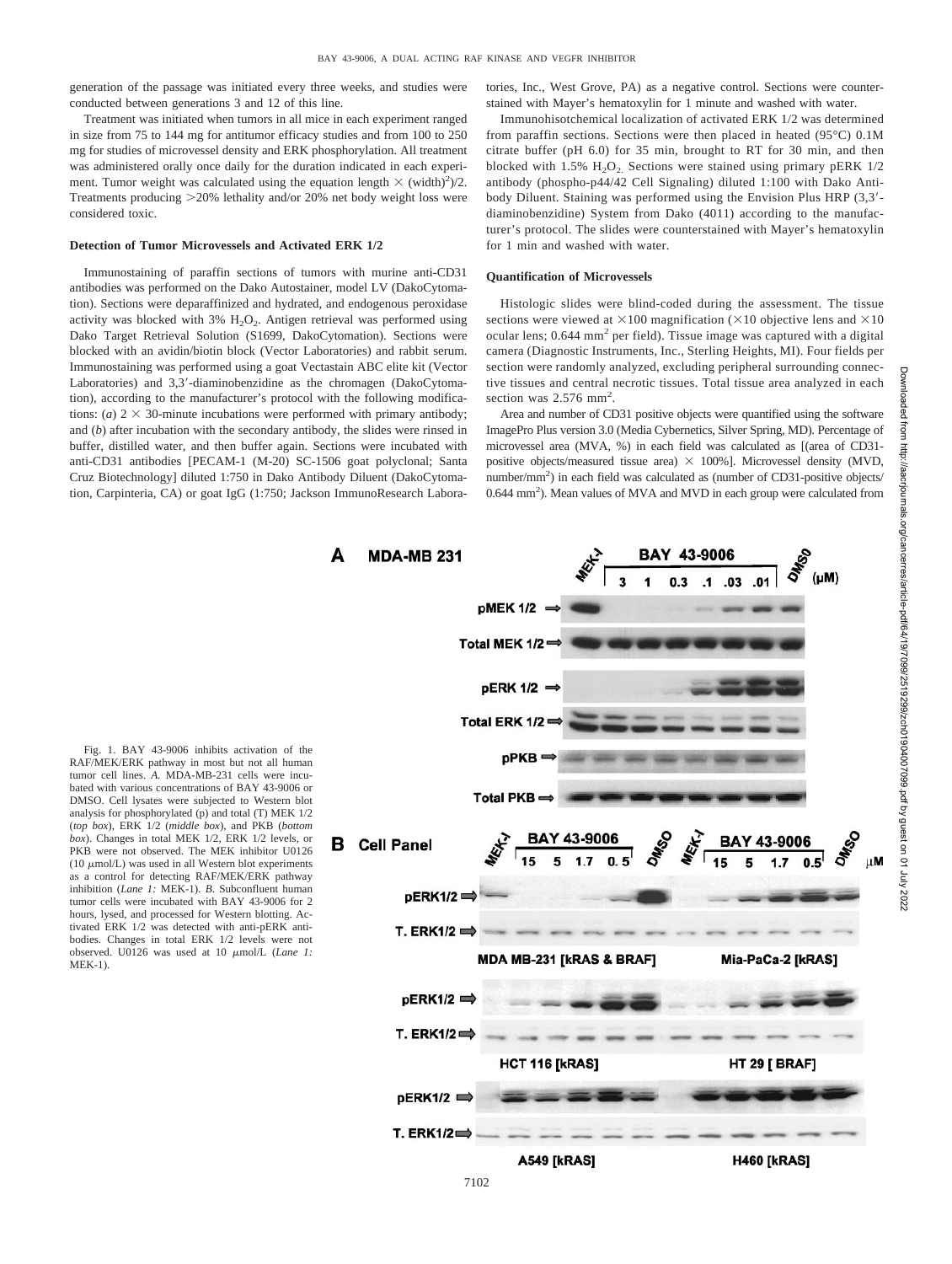four tumor samples. Data were analyzed statistically with one-way ANOVA followed by Fisher's PLSD (StatView, version 4.5; Abacus Concepts, Inc., Berkeley, CA).  $P < 0.05$  was considered significant.

# **RESULTS**

**BAY 43-9006 Inhibition of the MAPK Pathway.** BAY 43-9006 is a synthetic molecule that can be broadly defined as a bi-aryl urea (Table 1), which was originally identified through inhibition of Raf-1 kinase biochemical and cellular mechanistic assays (27, 32). BAY 43-9006 was additionally profiled against wt BRAF and V599E mutant BRAF (Table 1). Biochemical assays were performed in which varying concentrations of BAY 43-9006 were tested for the capacity to inhibit MEK-1 phosphorylation by the catalytic domains of Raf-1, BRAF, and V599E BRAF. As shown in Table 1, BAY 43-9006 potently inhibited Raf-1 (IC<sub>50</sub>, 6 nmol/L), wt BRAF (IC<sub>50</sub>, 22 nmol/ L), and V599E mutant BRAF ( $IC_{50}$ , 38 nmol/L) but did not significantly inhibit MEK-1 or ERK-1 activity (IC<sub>50</sub>,  $>$ 10,000 nmol/L).

The ability of BAY 43-9006 to block activation of the MAPK pathway was examined by measuring ERK 1/2 phosphorylation in several tumor cell lines by Western blot analysis or Bio-Plex pERK immunoassay. Genotyping of each cell line revealed mutations in KRAS (Mia PaCa 2, HCT 116, A549, and NCI-H460), V599E BRAF (LOX melanoma, HT-29), or both KRAS and G463V BRAF (MDA-MB-231), suggesting that transformation of these cells is driven, in part, by disruption of the MAPK pathway. Results show that BAY 43-9006 inhibits ERK phosphorylation in most of these cell lines, independent of which mutation caused aberrant activation of the RAS/RAF pathway (Fig. 1).

In MDA-MB-231 breast cancer cells, BAY 43-9006 completely blocked activation of the MAPK pathway (Fig. 1*A*). Cells were preincubated with BAY 43-9006 at concentrations ranging from 0.01 to 3  $\mu$ mol/L, and dose-dependent inhibition of basal MEK 1/2 and ERK 1/2 phosphorylation (IC<sub>50</sub>, 40 and 100 nmol/L, respectively) was observed (Fig. 1*A*). BAY 43-9006 had no effect on the PKB pathway in MDA-MB-231 cells, demonstrating selectivity for inhibition of the MAPK, but not the PKB, pathway in these cells (Fig. 1*A*).

**NEGA** BAY 43-9006 (µM) +VEGF<sub>165</sub> (30ng/m)  $\Omega$  $\overline{1}$ p-VEGFR-2 (pTyr-1054/p1059) **Total VEGFR-2** 3T3 VEGFR-2 Receptor Phosphorvlation B BAY 43-9006 (µM) +VEGF<sub>165</sub> (30ng/mL) Ō  $01$ .03  $\cdot$ 1  $\overline{\mathbf{3}}$ 1 3 p-VEGFR-2 (pTyr-1054/p1059) **Total VEGFR-2** HAoSMC: PDGFR-B (pTyr-857) Receptor Phosphorylation С **POOK** BAY 43-9006 (µM) + PDGF BB (10ng/mL) O 001  $01$  $\mathbf{.1}$ 1 10 p-PDGFR-β (pTyr-857) < Total PDGFR-B D HAoSMC: PDGF Cell Proliferation (BrdU) 120 of control 80 40

BAY 43-9006

 $10$ 

A HUVEC: VEGFR-2 Receptor Phosphorylation

Fig. 2. BAY 43-9006 targets receptor tyrosine kinases (VEGFR-2 and PDGFR- $\beta$ ) involved in tumor angiogenesis.  $A$ , VEGF-stimulated VEGFR-2 autophosphorylation in HUVECs. *B*, VEGF-stimulated VEGFR-2 autophosphorylation in NIH 3T3 VEGFR-2 cells. *C*, PDGF-BB-stimulated PDGFR-β phosphorylation in HAoSMCs. *D*, PDGF-BB–stimulated bromodeoxyuridine (BrdUrd) proliferation assay in HAoSMCs.

 $0.01$ 

 $0.1$ 

1

**Concentration (uM)** 

0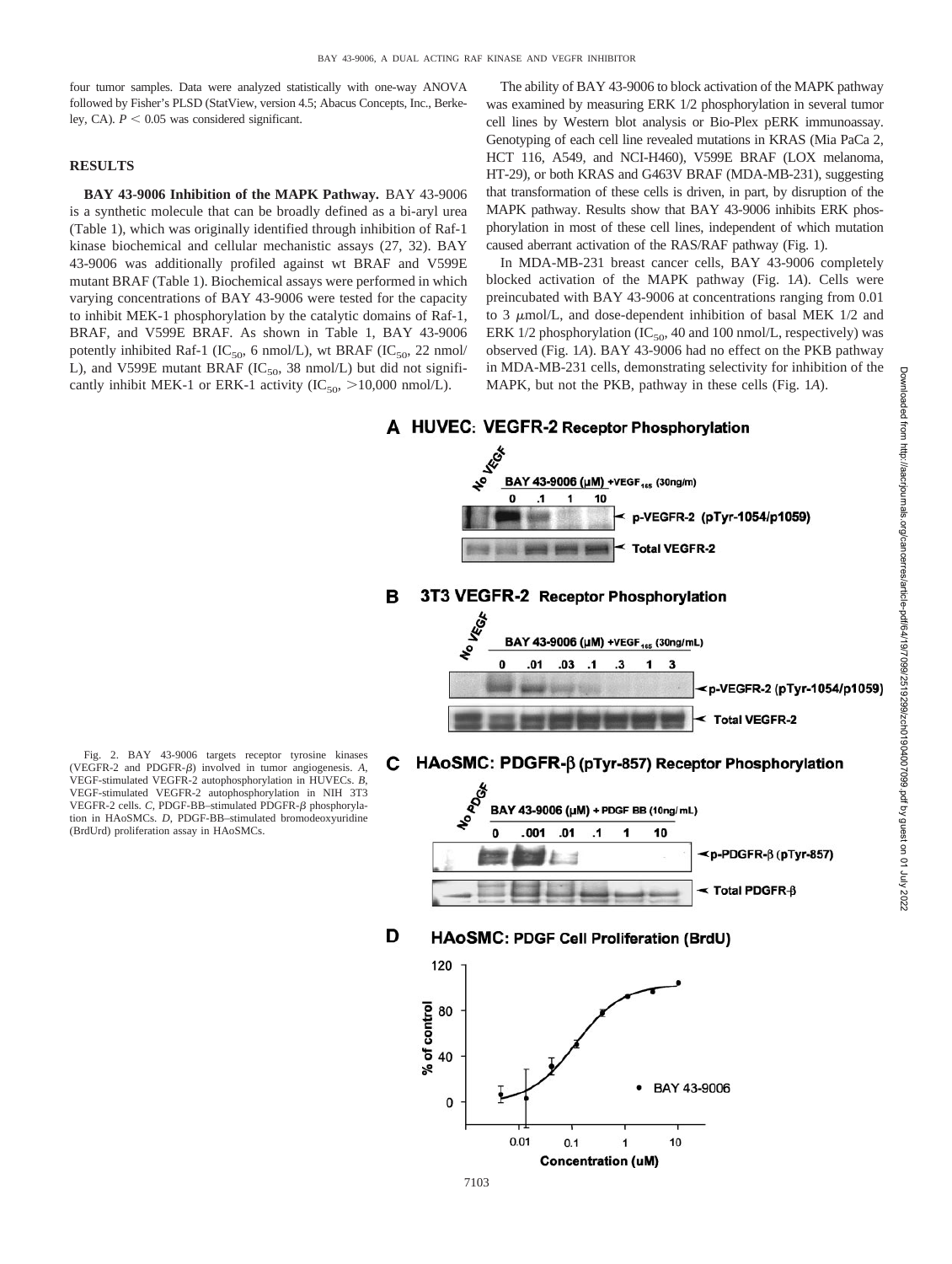BAY 43-9006 inhibition of pERK was also observed for the human pancreatic (Mia PaCa 2) and colon (HCT 116 and HT-29) tumor cell lines by Western blot analysis (Fig. 1*B*) and in the human LOX melanoma and pancreatic BxPC-3 cell lines using the Bio-Plex pERK immunoassay (Table 1). However, BAY 43-9006, at concentrations as high as 10  $\mu$ mol/L, had no effect on inhibition of ERK 1/2 phosphorylation in the two NSCLC cell lines (Fig. 1*B*).

**BAY 43-9006 Targets Receptor Tyrosine Kinases Involved in Tumor Progression and Angiogenesis.** Additional characterization of BAY 43-9006 in biochemical assays demonstrated potent inhibition of several RTKs, including human and murine VEGFR-2 (IC $_{50}$ , 90 and 15 nmol/L, respectively), mVEGFR-3 (IC<sub>50</sub>, 20 nmol/L), mPDGFR- $\beta$  (IC<sub>50</sub>, 57 nmol/L), Flt-3 (IC<sub>50</sub>, 58 nmol/L), c-KIT (IC<sub>50</sub>, 68 nmol/L), and FGFR-1 (IC<sub>50</sub>, 580 nmol/L; Table 1). By contrast, EGFR, IGFR-1, c-met, and HER-2 RTKs were not inhibited by BAY 43-9006 (IC<sub>50</sub>,  $>$ 10,000 nmol/L). Other kinases tested included PKB, PKA, cdk1/cyclinB, PKC $\alpha$ , PKC $\gamma$ , and pim-1, which were all insensitive to inhibition by BAY 43-9006 (Table 1).

Inhibition of VEGFR-2 autophosphorylation by BAY 43-9006 was examined in two cell culture systems, HUVECs, and NIH 3T3– VEGFR-2 cells (28). Inhibition of VEGFR-2 autophosphorylation by BAY 43-9006 is shown in Fig. 2, *A* and *B*. Consistent with previous reports (29), VEGFR-2 expression was detected as a doublet at Mr  $\sim$  200,000 in HUVEC cell lysates. VEGF<sub>165</sub> dramatically induced VEGFR-2 autophosphorylation, which was blocked by BAY 43-9006 (Fig. 2). At 100 nmol/L BAY 43-9006, >50% inhibition of VEGFR-2 phosphorylation was observed (Fig. 2*A*). As shown in Table 1, ERK 1/2 phosphorylation, determined by the Bio-Plex pERK immunoassay, was also substantially inhibited by BAY 43-9006 in HUVECs stimulated with either VEGF (IC<sub>50</sub>, 60 nmol/L). Concentrationdependent inhibition of VEGFR-2 phosphorylation in NIH 3T3– VEGFR-2 cells was also detected  $(IC_{50}, \sim 30 \text{ nmol/L}; \text{Fig. 2B}).$ Consistent with the biochemical data, these findings indicate that BAY 43-9006 is a potent inhibitor of VEGFR-2 signaling in cells.

To determine whether BAY 43-9006 can block activation of other proangiogenic RTKs in cell culture, we induced PDGFR- $\beta$  autophosphorylation in primary HAoSMCs (Fig. 2*C*). Addition of varying concentrations of BAY 43-9006 inhibited PDGFR- $\beta$  autophosphorylation (Fig. 3*C*) and PDGF-stimulated HAoSMC proliferation (IC<sub>50</sub>, 280 nmol/L; Fig. 3*D*). Two other RTKs, mVEGFR-3 and Flt-3 (human ITD), were also sensitive to inhibition of receptor phosphorylation by BAY 43-9006 in cell-based assays (Table 1).

**Antitumor Activity of BAY 43-9006 in Human Xenografts.** Fig. 3 illustrates the spectrum of antitumor efficacy of orally administered BAY 43-9006 in a representative panel of tumor xenograft models. Mice bearing 75 to 150 mg tumors were treated orally with BAY 43-9006 at dose levels of 7.5 to 60 mg/kg, administered daily for 9 days. In each model, BAY 43-9006 produced dose-dependent tumor growth inhibition with no evidence of toxicity, as measured by increased weight loss relative to control animals or drug-related lethality.

During treatment with 30 to 60 mg/kg BAY 43-9006, complete tumor stasis in the HT-29, Colo-205, and DLD-1 human colon tumor models and the A549 NSCLC model was observed (Fig. 3). Each of these tumor lines expresses a mutation in either *KRAS* or *BRAF* that would constitutively activate signaling through the RAF/MEK/ERK pathway. In another NSCLC model (NCI-H460) tumor growth was inhibited, but complete stasis during treatment was not achieved at doses up to 60 mg/kg. The NCI-H460 model also contains an activating mutation of the *KRAS* gene, suggesting that the presence of a genetic alteration that stimulates signaling through the RAF/MEK/



Fig. 3. BAY 43-9006 demonstrates broad oral antitumor efficacy in panel of human tumor xenograft models. MDA-MB-231, Colo-205, HT-29, DLD-1, NCI-H460, and A549 tumor cells were implanted sc in the flank of athymic mice as described in Materials and Methods. Treatment in each experiment was initiated on the day shown when all mice had tumors ranging in size from 75 to 150 mg. BAY 43-9006 was given orally at 7.5 to 60 mg/kg, qd×9. There was no lethality and no increase in weight loss in any treated group relative to the corresponding control group. Daily oral administration of BAY 43-9006 at 30 to 60 mg/kg produced complete tumor stasis during treatment in five of the six models.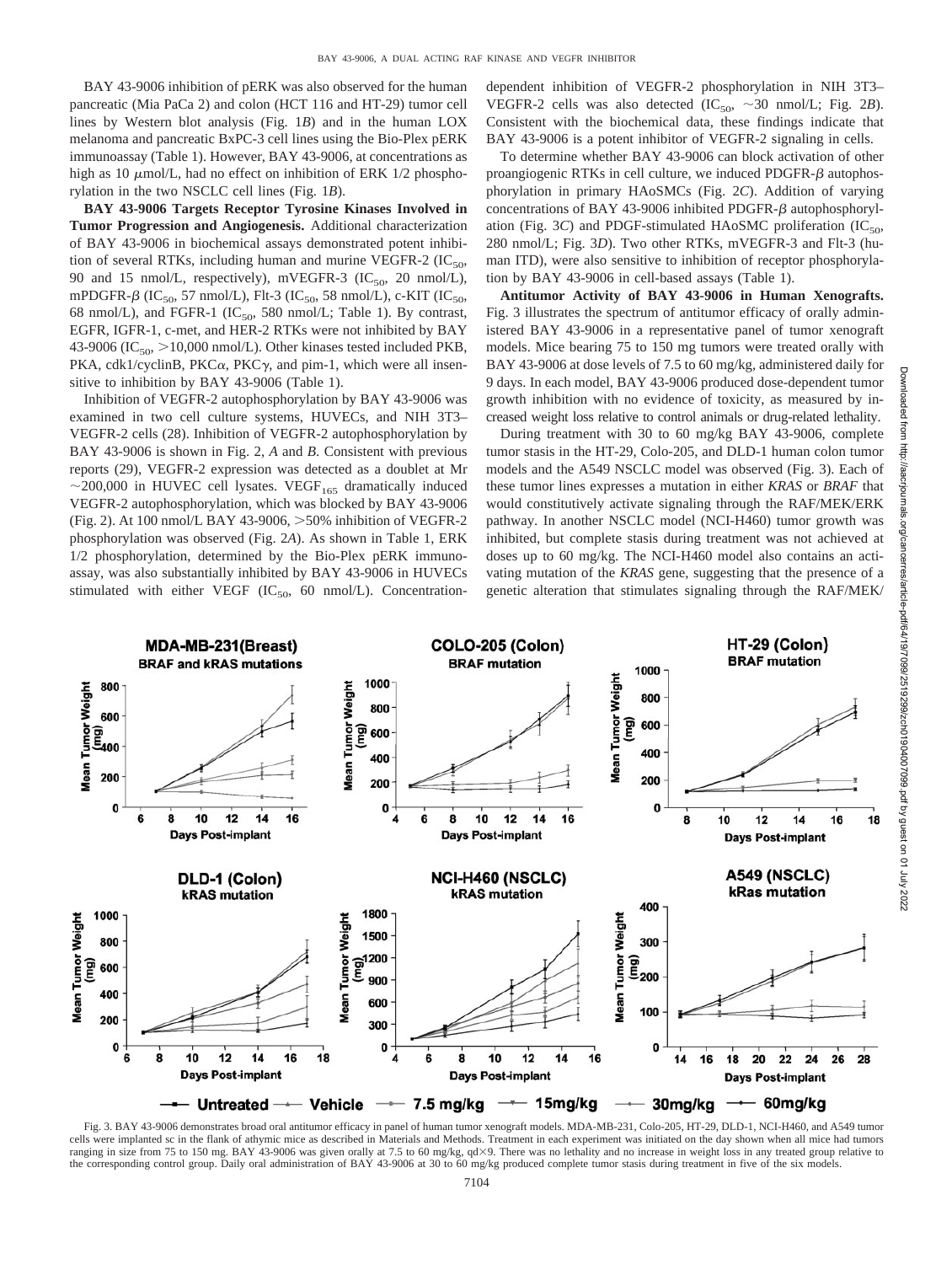ERK pathway is not sufficient to predict sensitivity to therapy with BAY 43-9006. As illustrated in Fig. 2, the level of ERK 1/2 phosphorylation was not reduced after exposure to BAY 43-9006 in either the A549 or NCI-H460 NSCLC tumor lines. The antitumor efficacy of BAY 43-9006 against these two xenograft models may be due to inhibition of RTKs involved in angiogenesis (see below). Of the tumor models examined, the MDA-MB-231 breast tumor model was the most sensitive to BAY 43-9006. A dose level of 30 mg/kg produced a 42% reduction in the mean size of these tumors after only 9 days of treatment (Fig. 3).

In all, BAY 43-9006 demonstrated robust antitumor efficacy in xenograft tumor models of human colon, lung, breast, ovarian, pancreatic, and melanoma origin (Fig. 3 and data not shown). Thus, BAY 43-9006 exhibits broad-spectrum efficacy against histologic types of human cancers that encompass mutations in certain genes (*KRAS* and *BRAF*) controlling signaling in the pathways inhibited by BAY 43-9006.

**Correlation between Antitumor Activity and Inhibition of the MAPK Pathway.** The association between antitumor activity and inhibition of the RAF/MEK/ERK pathway was determined in HT-29, Colo-205, and MDA-MB-231 tumor xenografts. In parallel to the antitumor efficacy studies described above, additional groups of four mice bearing 100 to 200 mg tumors were treated orally with vehicle or 30 to 60 mg/kg BAY 43-9006, administered daily for 5 days, which is the shortest treatment duration producing complete tumor stasis in the treated groups. In mechanism of action studies, tumors were collected on day 5 3 hours after administration of either BAY 43-9006 or vehicle (Figs. 4–6). As shown in Fig. 4 by Western blot analysis (Fig. 4*B*) and immunohistochemistry (Fig. 4*C*), pERK levels were reduced in HT-29 tumors obtained from animals treated with 30 or 60 mg/kg BAY 43-9006 compared with untreated or vehicle-treated mice. No differences were observed for total ERK levels (Fig. 4*B*). Similar inhibition of MEK 1/2 phosphorylation was observed in HT-29 tumor lysates by Western blotting (data not shown).

Similar results were observed with MDA-MB-231 xenografts (Fig. 5), which also showed significant tumor necrosis in BAY 43- 9006-treated mice as visualized by hematoxylin staining at day 5 after initiation of drug treatment (Fig. 5C). Parallel immunohistochemistry experiments revealed that pERK 1/2 levels were substantially reduced in MDA-MB-231 tumors with BAY 43-9005 treatment (Fig. 5*D*). In addition, Ki-67 staining, a marker of cell proliferation, was significantly reduced in MDA-MB-231 tumors obtained from BAY 43- 9006–treated animals (data not shown).

Interestingly, BAY 43-9006 inhibition of MAPK activation could be dissociated from inhibition of tumor growth in the Colo-205 colon xenograft model. Although tumor growth was delayed in Colo-205 colon tumor xenografts (Figs. 3 and 6), no significant effect on inhibition of ERK 1/2 phosphorylation was detected in treated Colo-205 tumors either by Western blotting (Fig. 6*B*) or immunohistochemistry (Fig. 6*C*), indicating that the MAPK pathway was not blocked by BAY 43-9006 administration. BAY 43-9006 did block activation of the MAPK pathway in Colo-205 (data not shown) and HT-29 (Fig. 1*B*) cell lines, which contain the V599E mutation; it is therefore possible that an alternative pathway other than the RAF/MEK/ERK cascade activates ERK 1/2 in Colo-205 tumors.

**Antiangiogenic Activity of BAY 43-9006 in Human Tumor Xenografts.** The experiments above demonstrated that BAY 43-9006 inhibits ERK activation in most xenograft tumors and that BAY 43-9006 inhibits growth of human breast, lung, and colon tumor xenografts. As shown in Table 1 and Fig. 2, BAY 43-9006 also exhibits significant activity against RTKs known to promote angiogenesis. For this reason, we evaluated tumor MVA and MVD in the

Fig. 4. Association between inhibition of HT-29 tumor growth and the MAPK pathway by BAY 43– 9006. *A*, inhibition of HT-29 tumor growth by BAY 43-9006. Female NCr mice were implanted sc with  $5 \times 10^6$  HT-29 cells. BAY 43-9006 was administered orally at 30 or 60 mg/kg,  $qd \times 9$ , starting on day 8 when all mice had 75 to 150-mg tumors. *B* and *C*. Additional groups of four mice bearing 100 to 200-mg tumors were treated with BAY 43-9006 orally  $qd \times 5$  at 30 or 60 mg/kg. *B*. Western blot analysis using anti-pERK and anti-ERK antibodies demonstrate that BAY 43- 9006 inhibits RAF/MEK/ERK pathway activation in HT-29 human tumor xenografts. *C*. Immunohistochemistry with anti-pERK 1/2 antibodies was performed on paraffin sections of HT-29 human tumor xenografts from vehicle or BAY 43-9006–treated mice and showed reduced staining in tumors obtained from BAY 43-9006 animals.



Downloaded from http://aacrjournals.org/cancerres/article-pdf/64/19/7099/2519299/zch01904007099.pdf by guest on 01 July 2022

Downloaded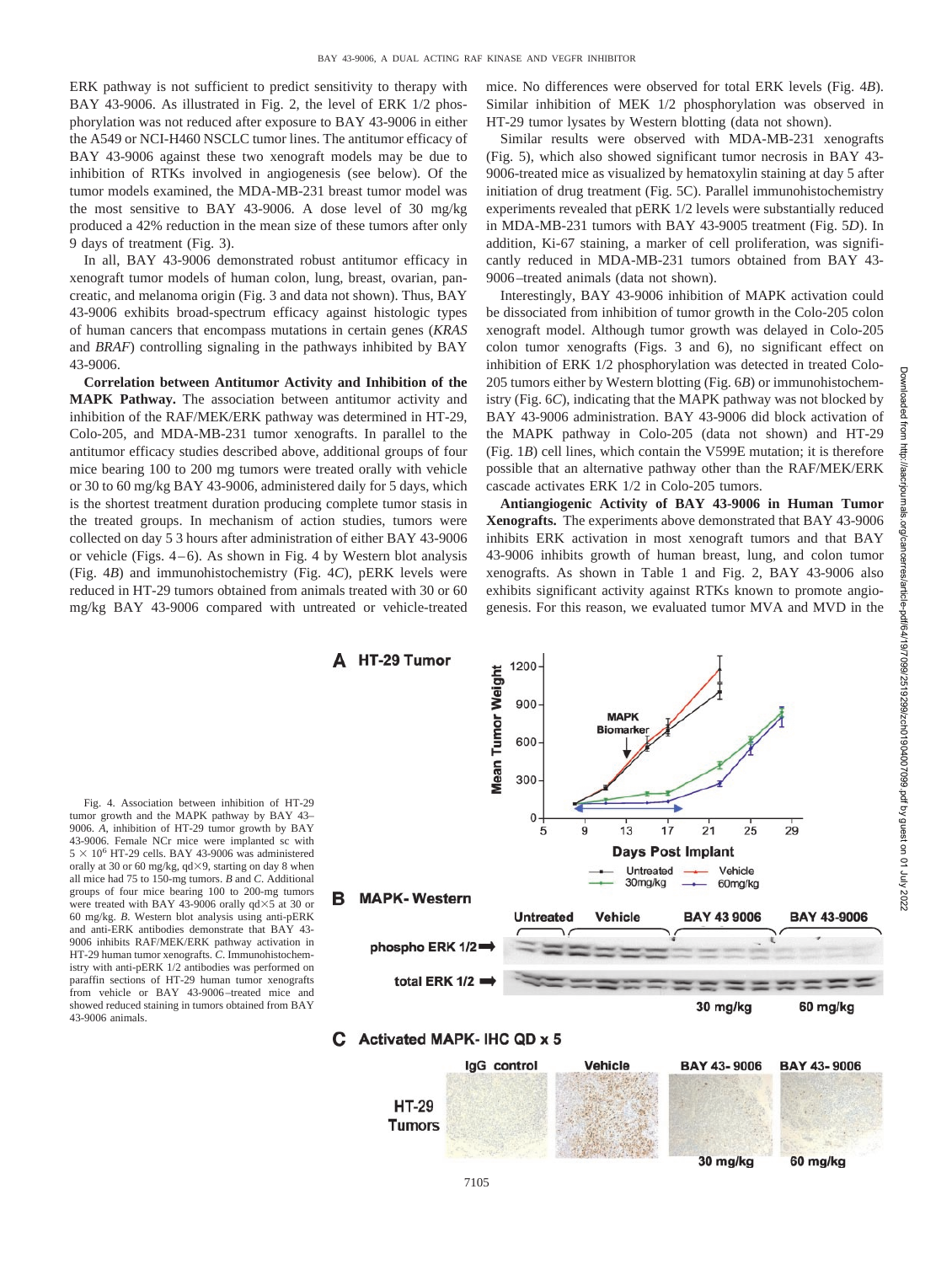same tumor samples described above (Figs. 4 and 6). As shown in Fig. 7, *A* and *B*, daily oral administration of 30 or 60 mg/kg BAY 43-9006 produced 50 to 80% inhibition of MVA and MVD in the drug treated relative to vehicle-treated HT-29 tumors, which was significantly greater than MVA and MVD inhibition in vehicle-treated animals. Interestingly, a reduction in both MVA and MVD was observed for Colo-205 tumors, despite a lack of MAPK inhibition in the same tumor samples (Figs. 6 and 7). BAY 43-9006 treatment was also associated with MVA and MVD inhibition in MDA-MB-231 tumors, demonstrating that angiogenesis was significantly inhibited in this tumor type (Fig. 5*A*).

## **DISCUSSION**

There is a significant unmet medical need for the development of effective therapies that can stabilize or slow the progression of solid tumors. In this article, we identify BAY 43-9006 as a novel, orally active, dual action RAF kinase and VEGFR inhibitor that targets tumor cell proliferation and tumor angiogenesis. Biochemical assays described here demonstrated that BAY 43-9006 inhibits Raf-1 (IC<sub>50</sub>, 6 nmol/L), wt BRAF (IC<sub>50</sub>, 22 nmol/L), and V599E mutant BRAF  $(IC_{50}$ , 38 nmol/L), as well as the split kinase family: VEGFR-2  $(IC_{50}$ 90 nmol/L), VEGFR-3 (IC<sub>50</sub>, 20 nmol/L), PDGFR- $\beta$  (IC<sub>50</sub>, 57 nmol/ L), c-KIT (IC<sub>50</sub>, 68 nmol/L), and Flt3 (IC<sub>50</sub>, 58 nmol/L). Furthermore, BAY 43-9006 is not active against ERK-1, MEK-1, EGFR, HER-2,

IGFR-1, c-met, c-yes, PKB, PKA, cdk1/cyclinB, PKC $\alpha$ , PKC $\gamma$ , and pim-1. The bi-aryl urea BAY 43-9006 was recently co-crystallized in complex with both wt and oncogenic V599E BRAF kinase (33). The structure revealed that the distal pyridyl ring of BAY 43-9006 directly interacts with three amino acids within the ATP adenine binding pocket and that the urea moiety forms several hydrogen bonds with the enzyme. BAY 43-9006 appears to promote formation of the inactive conformation of BRAF similar to that reported for the structure of c-Abl STI-571 complex (33).

As a potent inhibitor of RAF kinase, BAY 43-9006 inhibited ERK 1/2 phosphorylation, an indicator of MAPK pathway blockade, in most, but not all, tumor cell lines examined, while having no effect on inhibition of the PKB pathway. Sensitivity to BAY 43-9006 treatment varied depending on the cell line tested. MDA-MB-231 human breast carcinoma cells were the most sensitive cell line identified for inhibition of the MAPK pathway by BAY 43-9006 (IC<sub>50</sub>, 90 nmol/L). Several other cell lines responded to BAY 43-9006 treatment, including the LOX human melanoma ( $IC_{50}$ , 880 nmol/L), BxPC3 human pancreatic (IC<sub>50</sub>, 1200 nmol/L), and the HCT 116, DLD-1, and Colo-205 human colon carcinoma cells  $(IC_{50}$ s ranging between 2000 and 4000 nmol/L). However, NCI-H460 and A549 (expressing mutant KRAS) NSCLC cells were insensitive to inhibition of ERK 1/2 phosphorylation by BAY 43-9006. The reason for this observation is not clear but could be due to RAF-independent MEK activation



Fig. 5. BAY 43-9006 significantly inhibits tumor MVD and MVA and MAPK activation in MDA MB-231 tumor xenografts. Mice with 100 to 200 mg of MDA-MB-231 tumors were treated for 5 days with either vehicle or oral BAY 43-9006 at 30 or 60 mg/kg. Tumors were collected 3 hours after the last dose of BAY 43-9006. Sections of tumors were stained with anti-CD31 antibodies. A and B. The number and area of microvessels were measured, and percent area and density of microvessel were calculated in each group. Data were presented as mean SE (four samples per group). *C*. CD31-positive objects were showed in the tumor tissue (*brown-color objects*). Necrotic areas are highlighted in drug treated samples and were visualized by hematoxylin staining at day 5 after initiation of drug treatment. *D*. pERK 1/2 was reduced in MDA-MB-231 tumors obtained from animals treated with BAY 43-9006.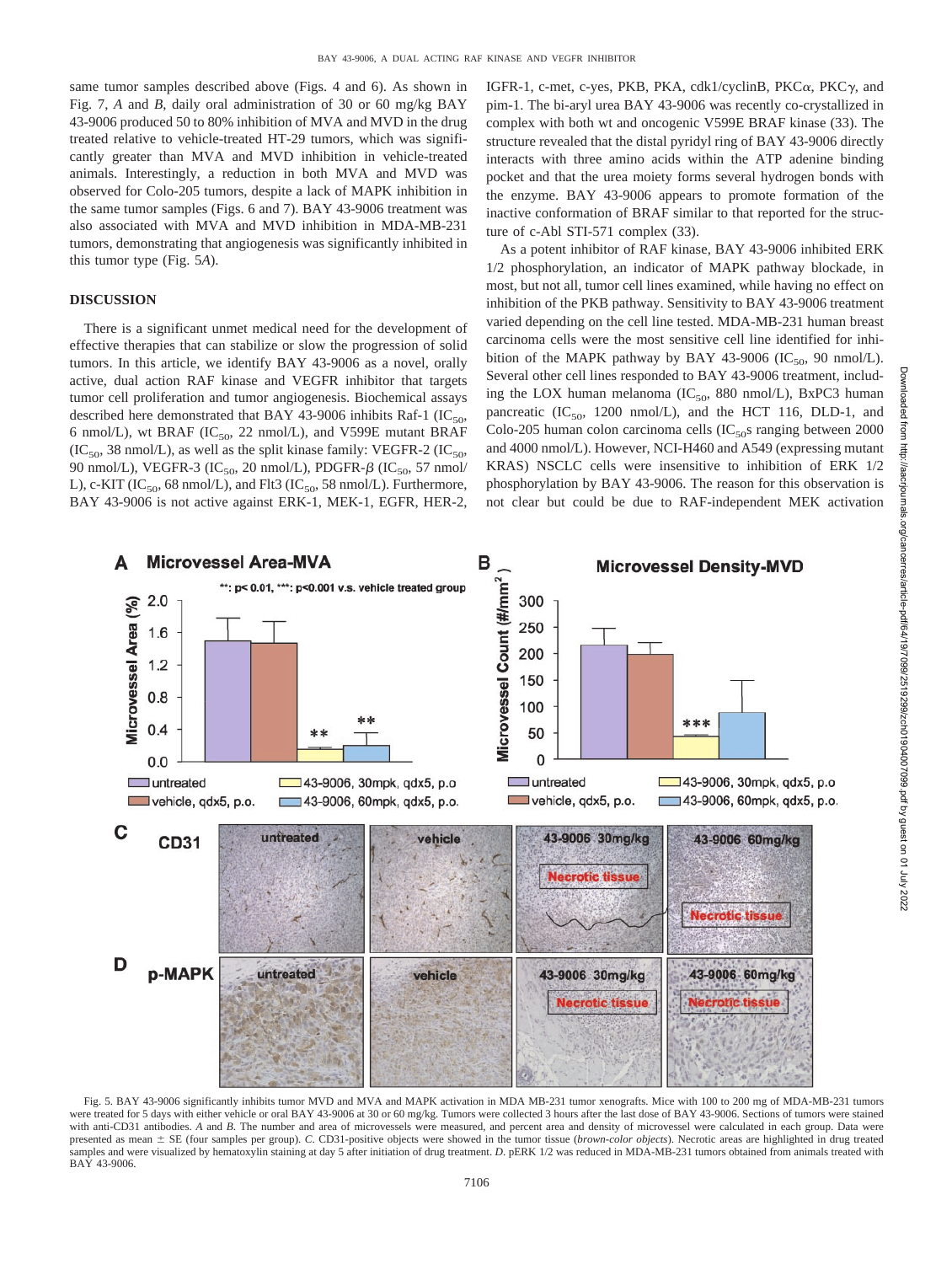

205 tumor growth and the MAPK pathway by BAY 43-9006. *A*, inhibition of Colo-205 tumor growth by BAY 43-9006. Female NCr mice were implanted sc with  $3 \times 10^6$  Colo-205 cells. BAY 43-9006 was administered orally at 30 or 60 mg/kg,  $qd \times 9$  starting on day 5 when all mice had 100 to 150-mg tumors. *Blue line* indicates BAY 43-9006 treatment. *B* and *C*. Additional groups of four mice bearing 150 to 250-mg tumors were treated with oral BAY 43-9006 qd5 at 30 or 60 mg/kg. Western blots of tumor lysates (*B*) and paraffin sections (*C*) were stained with polyclonal anti-pERK antibodies. Treatment with BAY 43-9006 inhibited tumor growth without substantially reducing MAPK activation.

Fig. 6. Dissociation between inhibition of Colo-

because a reference MEK inhibitor (U0126) blocked MAPK activation in these cell lines (Fig. 1*B*).

Previous reports have shown that BAY 43-9006 inhibits cellular proliferation of HCT 116 and Mia PaCA 2 cells (27). Here, we show that BAY 43-9006 blocks ERK 1/2 phosphorylation in MDA-MB-231 cells and inhibits MDA-MB-231 cellular proliferation  $(IC_{50}$ , 2600 nmol/L). However, this proliferation  $IC_{50}$  was  $>$ 10-fold higher than that observed for inhibition of ERK 1/2 phosphorylation in these cells (see Table 1). One possibility for this difference might be due to BAY 43-9006 binding to serum proteins in the cell proliferation assays because the cellular ERK 1/2 phosphorylation assays were performed in low protein containing media (0.1% BSA). Indeed, addition of serum to MDA-MB-231 cells assayed for ERK 1/2 phosphorylation resulted in a 7-fold increase in the IC<sub>50</sub> for ERK 1/2 inhibition (IC<sub>50</sub>, 630 nmol/L). The inhibition of ERK1/2 phosphorylation and tumor shrinkage in MDA-MB-231 tumors indicates clearly that this cell type responds to BAY 43-9006 via inhibition of MAPK signaling.

In addition to inhibiting members of the RAF kinase family, we show here that BAY 43-9006 exhibits potent inhibition of RTKs that play a role in angiogenesis. In cell-based assays, BAY 43-9006 blocked autophosphorylation of VEGFR-2, VEGFR-3, PDGFR- $\beta$ , Flt-3, and c-KIT. In HUVEC endothelial cells, BAY 43-9006 inhibited both VEGFR-2 autophosphorylation and ERK 1/2 phosphorylation. Interestingly, because VEGF induction of angiogenesis requires RAS activation (9), BAY 43-9006 inhibition of VEGF signaling can occur both at the level of the VEGFR-2 receptor and later in the signaling cascade through inhibition of the RAF/MEK/ERK pathway. In addition, blockade of PDGFR- $\beta$  activation with BAY 43-9006 treatment resulted in inhibition of PDGFR-stimulated HAoSMC proliferation.

In general, inhibition of cellular autophosphorylation of the split kinase receptor tyrosine kinases, VEGFR-2, VEGFR-3, PDGFR- $\beta$ ,

and Flt-3 (see Table 1) occurred at significantly lower drug concentrations (20 to 100 nmol/L) than observed for inhibition of the RAF/ MEK/ERK pathway (90 to 4000 nmol/L) in tumor cells. The reason for this difference is not clear. One possibility is that inhibition of multiple RAF isoforms is necessary for inhibition of the RAF/MEK/ ERK pathway. This is supported by the report that knocking out both Raf-1 and BRAF expression is required to completely inhibit MAPK activation upon B cell receptor activation (34) and the observation that there is no inhibition of growth factor-mediated MAPK activation in mouse embryonic fibroblasts from Raf- $1^{-/-}$  embryos (18).

BAY 43-9006 demonstrated broad spectrum, dose-dependent antitumor activity against preclinical xenograft models representing human colon, lung, breast, ovarian, pancreatic, and melanoma cancers (27, 35). BAY 43-9006 acts predominantly to prevent the growth of tumors evaluated in preclinical studies. Only the MDA-MB-231 model showed evidence of tumor regressions after 9 days of oral dosing of BAY 43-9006  $\leq$  the 30 mg/kg dose level. Because treatment with BAY 43-9006 is well tolerated, it is possible that increasing the duration of therapy would have produced increased numbers of tumor regressions in this model.

Aberrant proliferation is likely driven by expression of mutant KRAS or BRAF in certain cell lines. MDA-MB-231 cells, which were the most sensitive to BAY 43-9006 treatment in cell culture and in the xenograft experiments, contain two activating mutations of the MAPK pathway, one each in the *KRAS* and *BRAF* genes. The presence of these activating mutations might provide a selective proliferative advantage to these cells associated with a greater dependence on signaling through the RAF/MEK/ERK pathway for survival. Because BAY 43-9006 blocks activation of this pathway, it is possible that the greater sensitivity of this tumor type to BAY 43-9006 treatment is because BAY 43-9006 inhibits both of these mutations. Indeed, BAY 43-9006 inhibited MDA-MB-231 tumor cell proliferation and also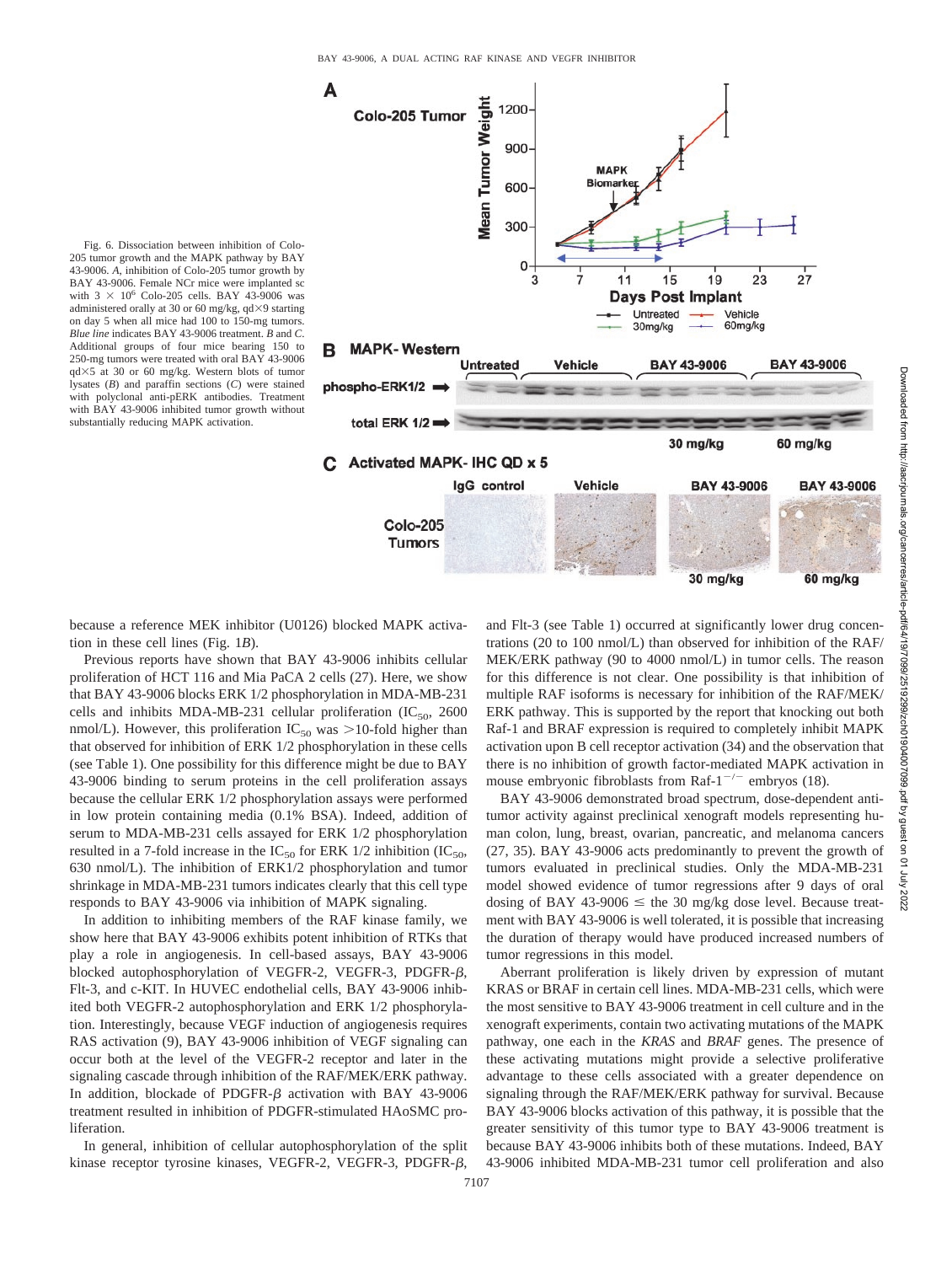$1.0 -$ 

 $0.8$ 

 $0.6$ 

 $0.4$ 

 $0.2$ 

 $0.<sub>C</sub>$ 

 $\Box$  untreated

A Microvessel Area-MVA

\*: p< 0.05, \*\*: p< 0.01, \*\*\*: p<0.001 v.s. vehicle treated group

 $\Box$  vehicle

Microvessel Area (%)

## A Microvessel Area-MVA

# **B** Microvessel Density-MVD

\*\*\*: p<0.001 v.s. vehicle treated group, @: p<0.05 v.s. untreated group **HT-29** 

sk sk sk

□43-9006, 30mpk

43-9006, 60mpk



Fig. 7. BAY 43-9006 significantly inhibits tumor MVD and MVA in HT-29 and Colo-205 tumor xenografts. Mice with 150–250 mg HT-29 or Colo-205 tumors were treated for 5 days with either vehicle or oral BAY 43-9006 at 30 or 60 mg/kg. Tumors were collected, sectioned, and stained with anti-CD31 antibodies. *A* and *B*. The number and area of microvessels, indicated by CD31-positive objects in either HT-29 or Colo-205 tumors, were quantified, and percent area and density of microvessel were calculated in each group. Data are presented as mean  $\pm$  SE (four samples per group). *C*. Detection of CD31-positive objects in Colo-205 tumor tissue was apparent in tumors obtained from untreated and vehicle-treated animals (left two pictures) but was substantially reduced in BAY 43-9006 treated tumors (right two pictures).



promoted cell death, as evidenced by extensive tumor cell necrosis (Fig. 5) seen as early as day 5 after initiation of drug treatment.

One important goal of this investigation was to define the mechanism of action of BAY 43-9006 *in vivo*. In the HT-29 colon tumor, BAY 43-9006 induced tumor growth inhibition that was correlated with inhibition of ERK phosphorylation (Fig. 4). BAY 43-9006 treatment was also associated with significant inhibition (50 to 80%) of HT-29 tumor neovascularization (Fig. 7), indicating that inhibition of HT-29 tumor growth may have been mediated by both inhibition of the MAPK pathway and inhibition of tumor angiogenesis. In contrast, ERK phosphorylation was not affected by BAY 43-9006 treatment in the Colo-205 colon tumor model. However, BAY 43-9006 treatment did inhibit Colo-205 tumor growth *in vivo*, which suggests that tumor growth inhibition in this model is the result of decreased tumor angiogenesis as demonstrated by the reduction of CD31 staining. Taken together, these results support the likelihood that BAY 43-9006 affects tumor growth by blocking two cellular processes essential for tumor development: tumor cell proliferation and tumor angiogenesis.

These data support the development of BAY 43-9006 as a novel, dual action RAF kinase and VEGFR inhibitor targeting both the RAF/MEK/ERK pathway and receptor tyrosine kinases that promote angiogenesis. Currently, BAY 43-9006 is being tested in phase III

**BAY 43-9006** human clinical trials for renal cell carcinoma and in phase II clinical

## **ACKNOWLEDGMENTS**

trials across multiple tumor types.

We thank Drs. Lori-Ann Minasi and Dianne Barry for critical reading of the manuscript. We also thank Tim Housley, Joanna DeBear, Gloria Hofilena, Donna Kudla, Marina Ichetovkin, Sandy Rocks, and Joshuaine Toth for their excellent technical assistance.

#### **REFERENCES**

7108

- 1. Zwick E, Bange J, Ullrich A. Receptor tyrosine kinases as targets for anticancer drugs. Trends Mol Med 2002;8:17–23.
- 2. Herrera R, Sebolt-Leopold JS. Unraveling the complexities of the Raf/MAP kinase pathway for pharmacological intervention. Trends Mol Med 2002;8:S27–31.
- 3. Marshall CJ. MAP kinase kinase kinase, MAP kinase kinase and MAP kinase Curr Opin Genet Dev 1994;4:82–9.
- 4. Schlessinger J. Cell signaling by receptor tyrosine kinases. Cell 2000;103:211–25.
- 5. Magne N, Fischel JL, Dubreuil A, et al. Influence of epidermal growth factor receptor (EGFR), p53 and intrinsic MAP kinase pathway status of tumour cells on the antiproliferative effect of ZD1839. Br J Cancer 2002;86:1518–23.
- 6. Barnes CJ, Bagheri-Yarmand R, Mandal M, et al. Suppression of epidermal growth factor receptor, mitogen-activated protein kinase, and Pak1 pathways and invasiveness of human cutaneous squamous cancer cells by the tyrosine kinase inhibitor ZD1839 (Iressa). Mol Cancer Ther 2003;2:345–51.
- 7. Lokker NA, Sullivan CM, Hollenbach SJ, Israel MA, Giese NA. Platelet-derived growth factor (PDGF) autocrine signaling regulates survival and mitogenic pathways